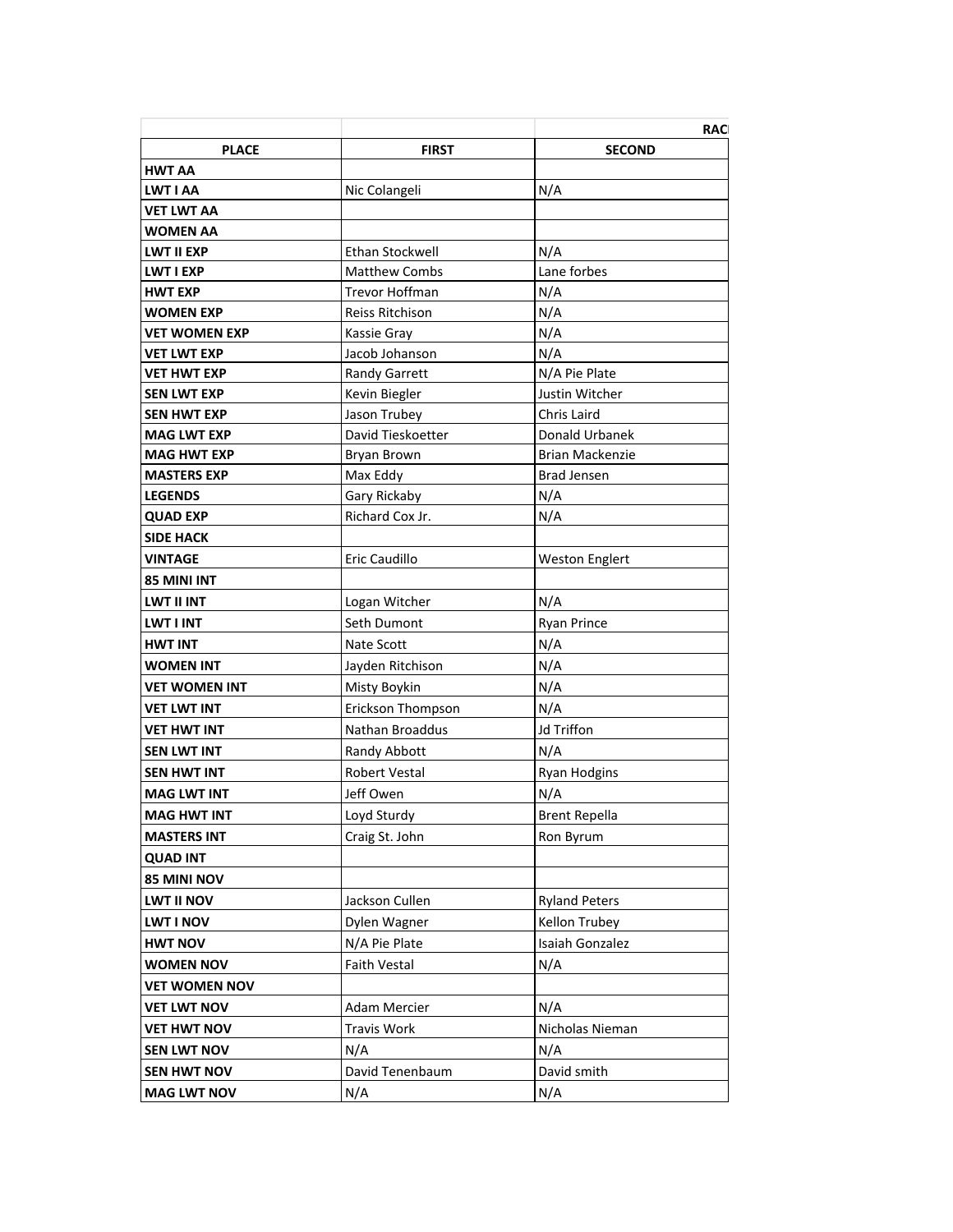| E A                  |               |              |
|----------------------|---------------|--------------|
| <b>THIRD</b>         | <b>FOURTH</b> | <b>FIFTH</b> |
|                      |               |              |
| N/A                  | N/A           | N/A          |
|                      |               |              |
| N/A                  | N/A           | N/A          |
| Tony Durst Jr.       | N/A           | N/A          |
| N/A                  | N/A           | N/A          |
| N/A                  | N/A           | N/A          |
| N/A                  | N/A           | N/A          |
| N/A                  | N/A           | N/A          |
| N/A                  | N/A           | N/A          |
| Jesse Bridwell       | N/A           | N/A          |
| Jeff Coffman         | N/A           | N/A          |
| Rich Sarno           | N/A           | N/A          |
| Jeff Beneck          | N/A           | N/A          |
| Marty Baker          | N/A           | N/A          |
| N/A                  | N/A           | N/A          |
| N/A                  | N/A           | N/A          |
|                      |               |              |
| N/A                  | N/A           | N/A          |
|                      |               |              |
| N/A                  | N/A           | N/A          |
| N/A                  | N/A           | N/A          |
| N/A                  | N/A           | N/A          |
| N/A                  | N/A           | N/A          |
| N/A                  | N/A           | N/A          |
| N/A                  | N/A           | N/A          |
| Daniel Martin        | N/A           | N/A          |
| N/A                  | N/A           | N/A          |
| Richard Valencia     | N/A           | N/A          |
| N/A                  | N/A           | N/A          |
| Mark Spitzke         | N/A           | N/A          |
| Henry Weick          | N/A           | N/A          |
|                      |               |              |
|                      |               |              |
| N/A                  | N/A           | N/A          |
| Kody Pratt           | N/A           | N/A          |
| N/A Pie Plate        | N/A           | N/A          |
| N/A                  | N/A           | N/A          |
|                      |               |              |
| N/A                  | N/A           | N/A          |
| N/A                  | N/A           | N/A          |
| N/A                  | N/A           | N/A          |
| <b>Brian Thacker</b> | N/A           | N/A          |
| N/A                  | N/A           | N/A          |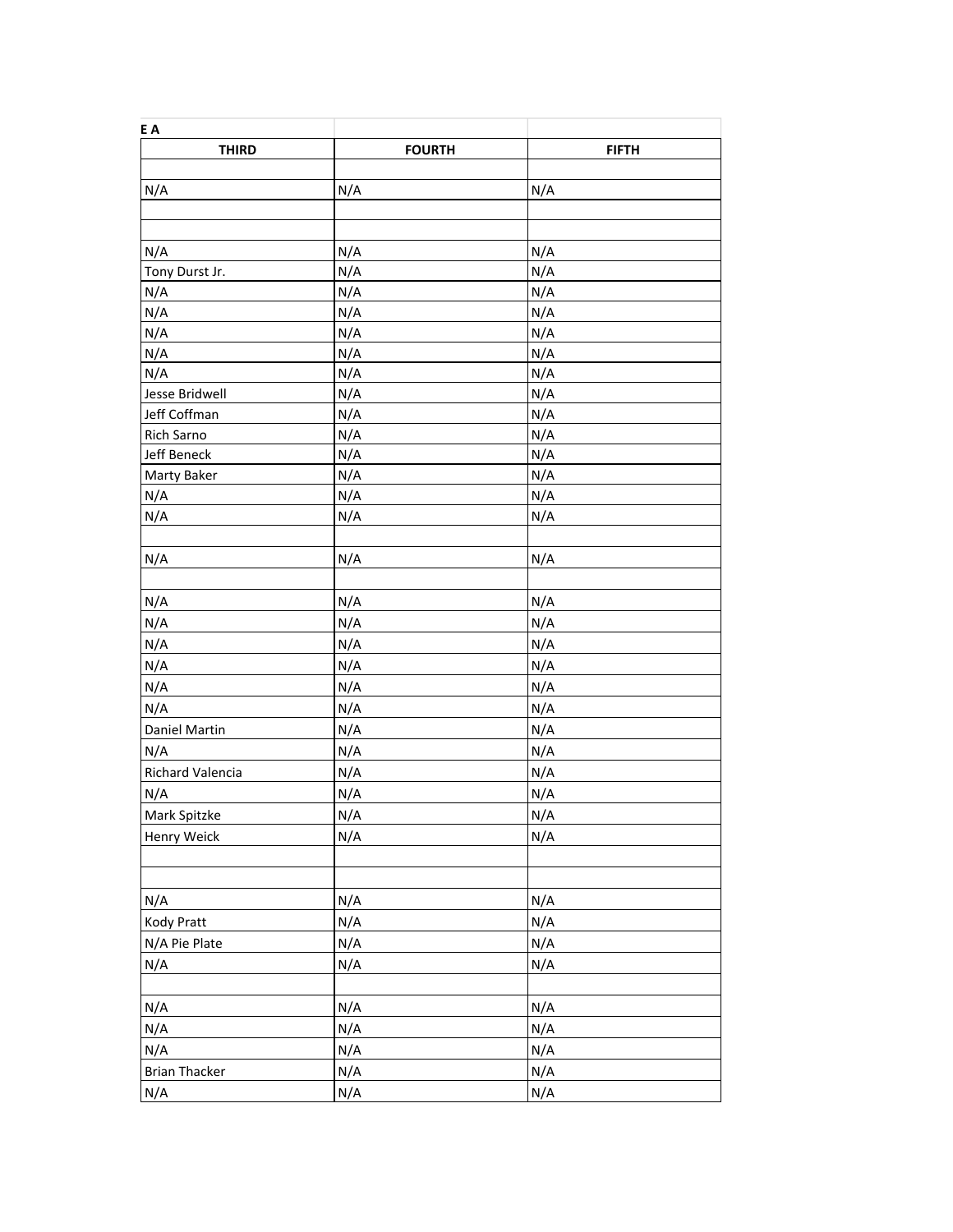| <b>MAG HWT NOV</b>                       | Chris Jennison            | Joseph Windolph       |
|------------------------------------------|---------------------------|-----------------------|
| <b>MASTERS NOV</b>                       | <b>Bill Rigo</b>          | N/A                   |
| <b>QUAD NOV</b>                          |                           |                       |
|                                          |                           |                       |
|                                          |                           |                       |
|                                          |                           |                       |
|                                          |                           | <b>RAC</b>            |
| <b>PLACE</b>                             | <b>FIRST</b>              | <b>SECOND</b>         |
| HWT AA                                   |                           |                       |
| <b>LWT I AA</b>                          | Nic Colangeli             | N/A                   |
| <b>VET LWT AA</b>                        |                           |                       |
| <b>WOMEN AA</b>                          |                           |                       |
| LWT II EXP                               | Ethan Stockwell           | N/A                   |
| LWT I EXP                                | <b>Matthew Combs</b>      | <b>Aaron Rogers</b>   |
| <b>HWT EXP</b>                           | Trevor Hoffman            | N/A                   |
| WOMEN EXP                                | Laci Olivas               | N/A                   |
| <b>VET WOMEN EXP</b>                     | Kassie Gray               | N/A                   |
| <b>VET LWT EXP</b>                       | Jacob Johanson            | N/A                   |
| VET HWT EXP                              | Randy Garrett             | N/A                   |
| <b>SEN LWT EXP</b>                       | Kevin Biegler             | Jesse Birdwell        |
| SEN HWT EXP                              | Jason Trubey              | N/A Pie Plate         |
| <b>MAG LWT EXP</b>                       | David Tieskoetter         | Donald Urbanek        |
| MAG HWT EXP                              | <b>Bryan Brown</b>        | <b>Tim Shultz</b>     |
| <b>MASTERS EXP</b>                       | Charlie Barney            | Max Eddy              |
| <b>LEGENDS</b>                           | Gary Rickaby              | N/A                   |
| <b>QUAD EXP</b>                          | Ryan Wilson               | N/A                   |
| <b>SIDE HACK</b>                         |                           |                       |
| <b>VINTAGE</b>                           | Eric Caudillo             | <b>Weston Englert</b> |
| 85 MINI INT                              |                           |                       |
| LWT II INT                               | Logan Witcher             | N/A                   |
| <b>LWT I INT</b>                         | <b>Ryan Prince</b>        | Carter Rayburn        |
| <b>HWT INT</b>                           | Nate Scott                | N/A                   |
| <b>WOMEN INT</b>                         | Jayden Ritchison          | N/A                   |
| <b>VET WOMEN INT</b>                     | Misty Boykin              | N/A                   |
| <b>VET LWT INT</b>                       | Erickson Thompson         | N/A                   |
|                                          | Daniel Martin             |                       |
| <b>VET HWT INT</b><br><b>SEN LWT INT</b> | Ben Moshier               | August Economu<br>N/A |
| <b>SEN HWT INT</b>                       |                           | Robert Vestal         |
|                                          | Ryan Hodgins<br>Jeff Owen |                       |
| <b>MAG LWT INT</b>                       |                           | N/A                   |
| <b>MAG HWT INT</b>                       | Loyd Sturdy               | <b>Brent Repella</b>  |
| <b>MASTERS INT</b>                       | Craig St. John            | Jeff Nelson           |
| <b>QUAD INT</b>                          |                           |                       |
| 85 MINI NOV                              |                           |                       |
| <b>LWT II NOV</b>                        | Jackson Cullen            | <b>Ryland Peters</b>  |
| <b>LWT I NOV</b>                         | Ryan Trondle              | Dylen Wagner          |
| <b>HWT NOV</b>                           | Tyler Jankovich           | Jake Montegna         |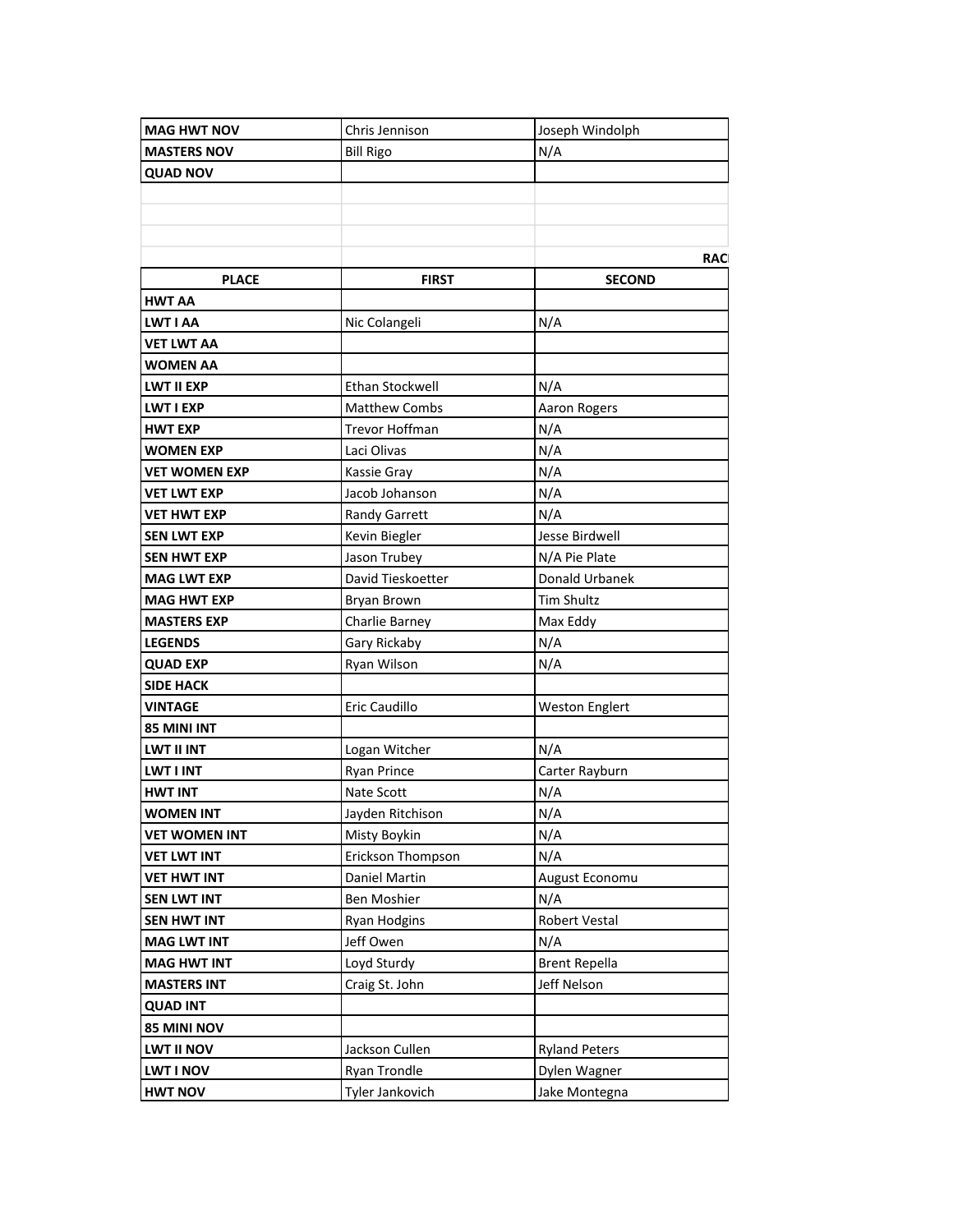| N/A                  | N/A           | N/A                         |
|----------------------|---------------|-----------------------------|
| N/A                  | N/A           | N/A                         |
|                      |               |                             |
|                      |               |                             |
|                      |               |                             |
|                      |               |                             |
| EB                   |               |                             |
| <b>THIRD</b>         | <b>FOURTH</b> | <b>FIFTH</b>                |
|                      |               |                             |
| N/A                  | N/A           | N/A                         |
|                      |               |                             |
|                      |               |                             |
| N/A                  | N/A           | N/A                         |
| N/A                  | N/A           | N/A<br>$\cdot$              |
| N/A                  | N/A           | N/A<br>$\cdot$              |
| N/A                  | N/A           | N/A<br>٠                    |
| N/A                  | N/A           | N/A                         |
| N/A                  | N/A           | N/A                         |
| N/A                  | N/A           | N/A                         |
| Dawn Benton          | N/A           | N/A<br>$\ddot{\phantom{0}}$ |
| Christopher Deans    | N/A           | N/A<br>$\cdot$              |
| N/A                  | N/A           | N/A<br>$\cdot$              |
| <b>Phillip Means</b> | N/A           | N/A                         |
| <b>Brad Jensen</b>   | N/A           | N/A<br>$\ddot{\phantom{0}}$ |
| N/A                  | N/A           | N/A                         |
| N/A                  | N/A           | N/A                         |
|                      |               |                             |
| N/A                  | N/A           | N/A<br>$\ddot{\phantom{0}}$ |
|                      |               |                             |
| N/A                  | N/A           | N/A<br>$\cdot$              |
| N/A                  | N/A           | N/A                         |
| N/A                  | N/A           | N/A                         |
| N/A                  | N/A           | N/A<br>$\cdot$              |
| N/A                  | N/A           | N/A<br>$\bullet$            |
| N/A                  | N/A           | N/A                         |
| N/A                  | N/A           | N/A<br>$\ddot{\phantom{0}}$ |
| N/A                  | N/A           | N/A                         |
| Ignacio Maldini      | N/A           | N/A<br>$\ddot{\phantom{0}}$ |
| N/A                  | N/A           | N/A                         |
| Jason Rayburn        | N/A           | N/A<br>$\ddot{\phantom{0}}$ |
| Henry Weick          | N/A           | N/A<br>$\bullet$            |
|                      |               |                             |
|                      |               |                             |
| N/A                  | N/A           | N/A                         |
| Luke Brown           | N/A           | N/A<br>$\ddot{\phantom{0}}$ |
| N/A Pie Plate        | N/A           | N/A<br>$\ddot{\phantom{0}}$ |